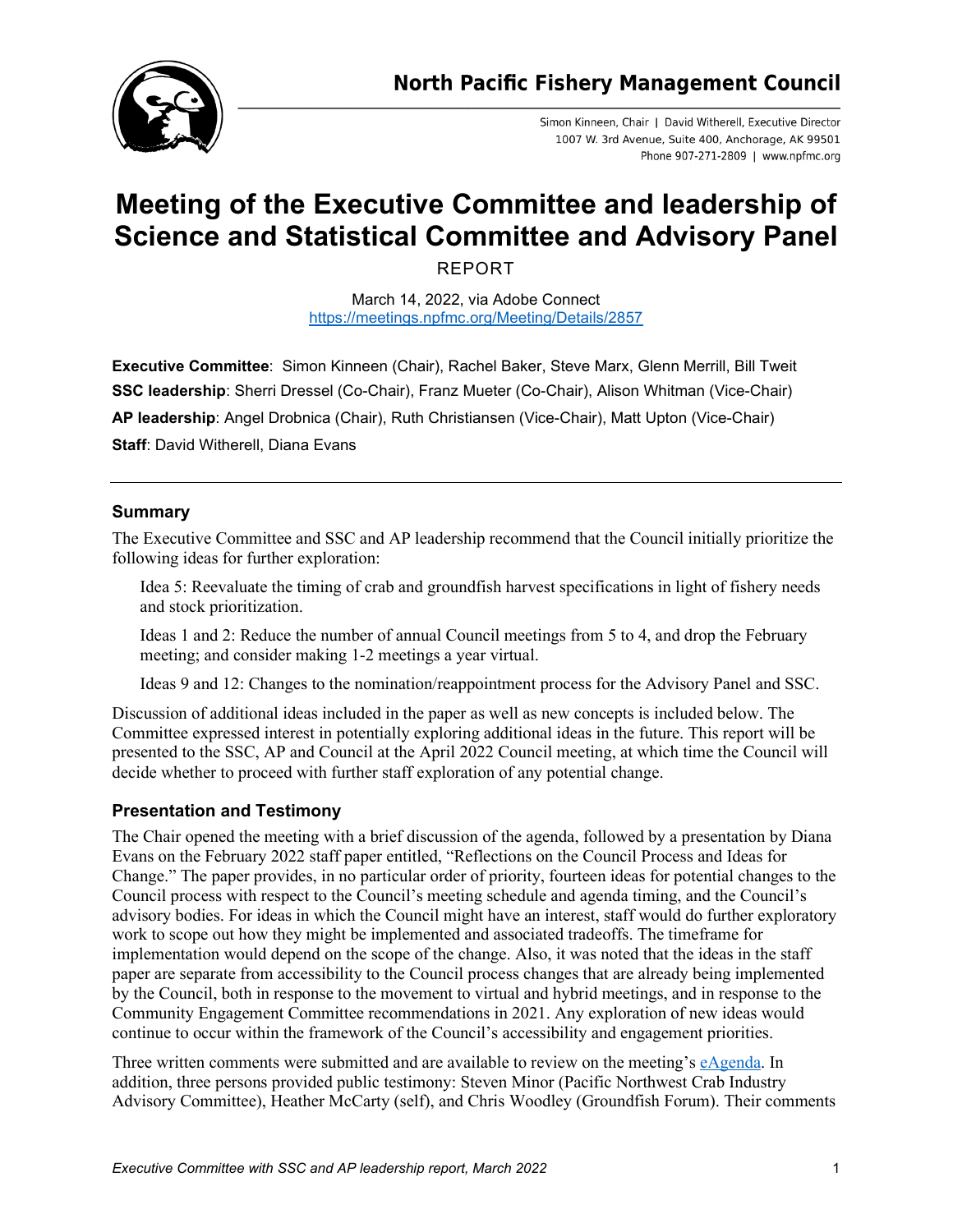addressed a wide variety of feedback, including but not limited to concern about avoiding any later start date for the crab fisheries from timing changes; interest in dropping the February meeting and the importance of in-person meetings; and maintaining the size and diversity of the AP and clarifying its function. A caution was also noted, to proceed slowly with any ideas for change, and ensure opportunities for public input. Where appropriate, discussions from public comment or questions during the presentation are integrated below, if they were referenced in the Committee's discussion of each idea.

# **Discussion**

Following testimony, the Executive Committee and SSC and AP leadership (referred to collectively as Committee for the remainder of this report) discussed each issue in order, and also considered new ideas which are described at the end of this report.

# **1. Reduce the number of annual Council meetings from 5 to 4, and drop the February meeting.**

The Committee expressed a high priority for exploring this idea. As described in the staff paper, the short working time between the end of December and the deadline for materials to be posted for February, spanning the holidays, makes it challenging for staff to prepare timely work products for the Council, and gives less time for the public to review materials in advance. It was also noted that reducing a meeting might result in cost savings for the Council and public.

In further exploring this issue, the Committee noted that staff should consider the impacts on how to reschedule recurring February issues, confer with the PFMC to avoid overlapping meeting times to the extent possible, and consider when/how the revised schedule would accommodate a Council meeting in the Pacific Northwest (as currently required in the SOPP). Staff should consider the tradeoffs of a 4 meeting/year standard schedule with respect to meeting length for the remaining meetings, for all groups. Especially for the SSC, staff should assess the annual workload implications of dropping the February meeting in the context of the types of agenda items traditionally covered in February, which often includes a one-day workshop on a particular topic. The SSC's input from February 2022 suggests some support for dropping one meeting, some concern over implications of workload for remaining meetings, and some ideas for potentially keeping a schedule of five SSC meetings if workload cannot be reduced, with one meeting focusing on informational topics that do not require a detailed SSC report.

# **2. Create a schedule that makes 1-2 meetings per year virtual, and the remaining meetings in-person.**

The Committee identified a priority, albeit it more measured, for this issue also, which should be considered in combination with Issue 1. Individual perspectives on how effective they feel virtual meetings have been will affect each person's interest in continuing them. While there are cost savings for virtual meetings, they may not be preferable as a regularly scheduled option if the Council changes to 4 meetings a year, as some agenda items lend themselves better to virtual discussion than others.

Virtual meetings are a very useful tool for dealing with ad hoc or emergency issues (e.g., a special Council meeting to address emergency rule petitions or timely crab harvest specifications.) The staff should explore which other agenda items might lend themselves well to virtual, and some initial discussion suggested agenda items that are primarily informational (e.g., agency and cooperative reports; potentially an SSC workshop). It was also suggested that in-person meetings are better for actions that affect a large and disparate number of stakeholders, communities, and/or sectors, to allow more opportunity for informal dialogue (e.g., controversial final actions, some initial reviews).

As with Issue 1, staff should explore the continued ability to meet regularly in the Pacific Northwest, to allow easier access for those stakeholders. The Council should also consider the burden on staff and Chairs of administering hybrid meetings, about which more will be known after April.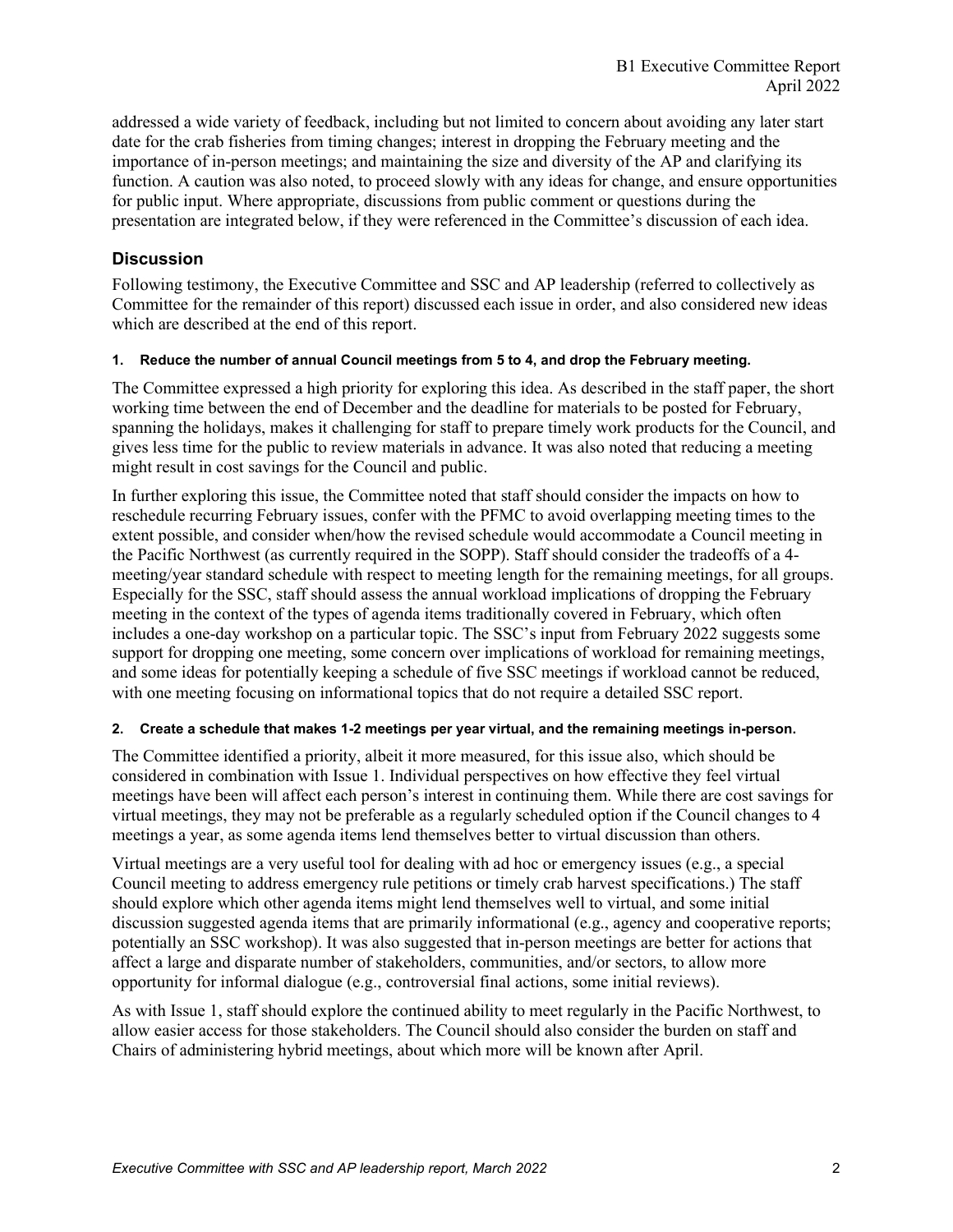### **3. Consider issue-specific meetings, whether as virtual or in-person.**

The Committee did not address this issue specifically except in the context of candidates for in-person or virtual agenda topics. The staff paper includes the example of a December meeting that focuses primarily on groundfish harvest specifications; as staff explores Issue 5 and the harvest specifications process, and the issue of SSC workload, it may be useful to consider implications for the December agenda and how to optimize for the SSC as well as the Council.

# **4. Change the timing of the October meeting to avoid government shutdowns.**

The Committee noted that shutdowns can occur at any time of year not just in October, and as a group did not prioritize this idea. As an October shutdown is most likely to affect the SSC and review of crab harvest specifications, this issue might be a secondary consideration in the larger exploration of Issue 5.

#### **5. Reevaluate the timing of crab and groundfish harvest specifications in light of fishery needs and stock prioritization.**

The Committee prioritized this idea for further exploration, recognizing that thorough consultation will be required as the steps in the timing of assessments, Plan Team review, and SSC and Council harvest specifications are complex and affect a wide scope of agency staff and industry members. At the same time, various factors have changed to make the already tight fall specifications timing even more acute, such as the increased importance of the northern Bering Sea survey data for fall crab species assessments. The Committee highlighted the need for any changes to maintain a robust quality of scientific information in the specifications process, as well as to consider the potential impacts on industry timeframes (e.g., start dates of the fisheries) as well as the impacts of increased or decreased uncertainty on ABCs. The Committee was hopeful that through this exploration, there may be opportunities to address a significant aspect of the SSC workload as raised in Idea 13.

The SSC input from February 2022 provides additional detail on this issue, and ideas that might be explored through further staff work and consultation. Other ideas include various ways to stagger review of some crab or groundfish stock models or assessments and to evaluate the feedback loop between the SSC, authors, the Plan Teams, and CIE or other external reviews.

# **6. Reconsider the frequency of agency reports.**

The Committee did not discuss this issue in detail or prioritize it at their meeting. In returning to an inperson (hybrid) meeting in April, the Council will resume verbal agency reports, and may have further input on this idea after that time. Staff were asked to reach out to agency presenters, especially those not represented on the Council, to get their feedback about the value of in-person interactions with the Council to support their ongoing work in support of fisheries.

#### **7. Consider order of agenda, and how to make time for longer-term planning.**

The Committee noted the value of making space for longer-term planning on the agenda, as trying to do this at end of long meeting is challenging, but at least some support was vocalized for keeping the current system of placing final actions at the front of the agenda. One accommodation suggested was to pull informational items out of staff tasking, and rather give them their own agenda item (for example, the Ecosystem Committee report). The Committee also discussed new opportunities for longer-term prioritization as a new issue, below.

#### **8. Consider ways to avoid duplicate staff presentations and public testimony, especially during virtual meetings.**

This issue was not identified as a priority, and there was testimony about the value to stakeholders of hearing presentations more than once, and also of the opportunity for testifiers to clarify their thinking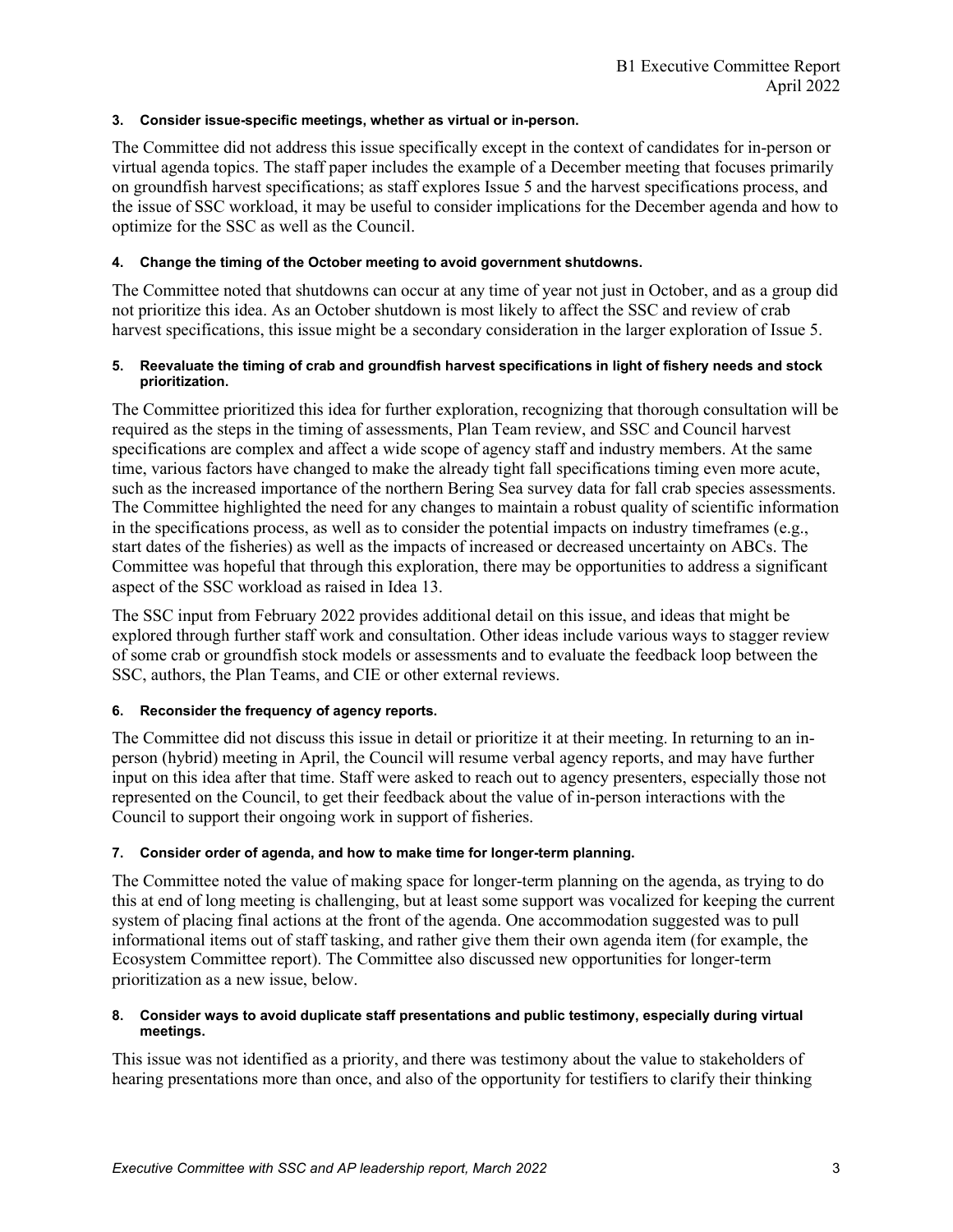and better communicate their ideas to the Council by first testifying at the AP. A committee member noted that staff might also continue to work internally to finetune what is presented.

# **9. Changes to the nomination/reappointment process for the Advisory Panel – timing, qualifications, term length.**

The Committee prioritized further exploration of the AP nomination/reappointment process, as described in the staff paper. Moving the timing of the call for AP nominations earlier would allow more time for the Council members to interact with potential AP candidates. The paper also references a discussion of whether revised membership considerations might be appropriate for AP, and the Committee discussed better articulating the roles and responsibilities for members in the AP Handbook.

With respect to a further exploration of term length for the AP, staff should examine tradeoffs of a oneversus three-year initial appointment. Committee member comments highlighted the benefit of the longer commitment given the initial steep learning curve, but also that it is sometimes difficult for a new applicant to assess in advance what the workload associated with AP membership will be, and whether they are able to provide that level of commitment. Ways to provide more mentorship to new members, either from other AP members or directly from Council members, should also be included.

# **10. Reconsider the size and/or composition of the Advisory Panel.**

The Committee did not prioritize this idea, but noted public testimony highlighting that maintaining diversity on the AP is important, and more so than the overall size of the group. It was also noted that the Council already has some discretion in the SOPP with respect whether to appoint the maximum number of standing members to the AP, and whether to use issue-specific short-term appointments.

# **11. Clarify the purpose of the AP, and consider operational changes to agenda, voting.**

Members of the Committee spoke in support of the Council first clarifying the purpose of the AP, whether to focus on operational impacts as written in SOPP, or also to encompass policy advice more broadly, prior to considering any other logistical changes. It was suggested that this could be an ongoing and iterative dialogue between the Council and the AP over the next meetings, to identify when the work of the AP is meeting Council needs.

The Committee discussion did touch on issues in the staff paper regarding how the AP operates, but noted that these really flow best following a clarification of whether the AP is meeting the Council's purpose. With respect to the AP's voting structure, concern was expressed about the practice of voting resulting in an overemphasis on being on the winning side of a vote, rather than on articulating the pros and cons of the Council's policy decision. To find a workable alternative, however, would require some trial and error in order to find the best result for the Council. Similarly, the question of whether all current agenda items should continue to be reviewed by the AP, particularly reports from committees that already have diverse representation, can be considered over the longer-term. The connection between evaluating the operational practice of the AP and Idea 14 was highlighted, so if an external review were to be initiated, it could potentially highlight areas for improvement.

#### **12. Changes to the nomination/reappointment process for the SSC – timing, recruitment, soliciting SSC input.**

As with Idea 9, the Committee prioritized exploration of the SSC nomination/reappointment process. With respect to the timing of nominations, the Committee acknowledged the benefit of allowing Council members extra time to consider candidates, and the value of communicating needed expertise. Having sufficient members, with expertise that matches the needs of the Council's review items, is a significant factor in managing and distributing the SSC workload. Staff should also evaluate other timing factors as well, including when members decide whether to submit for reappointment, and the degree to which those serving in leadership roles affect the overall expertise available to lead agenda item reviews. In terms of